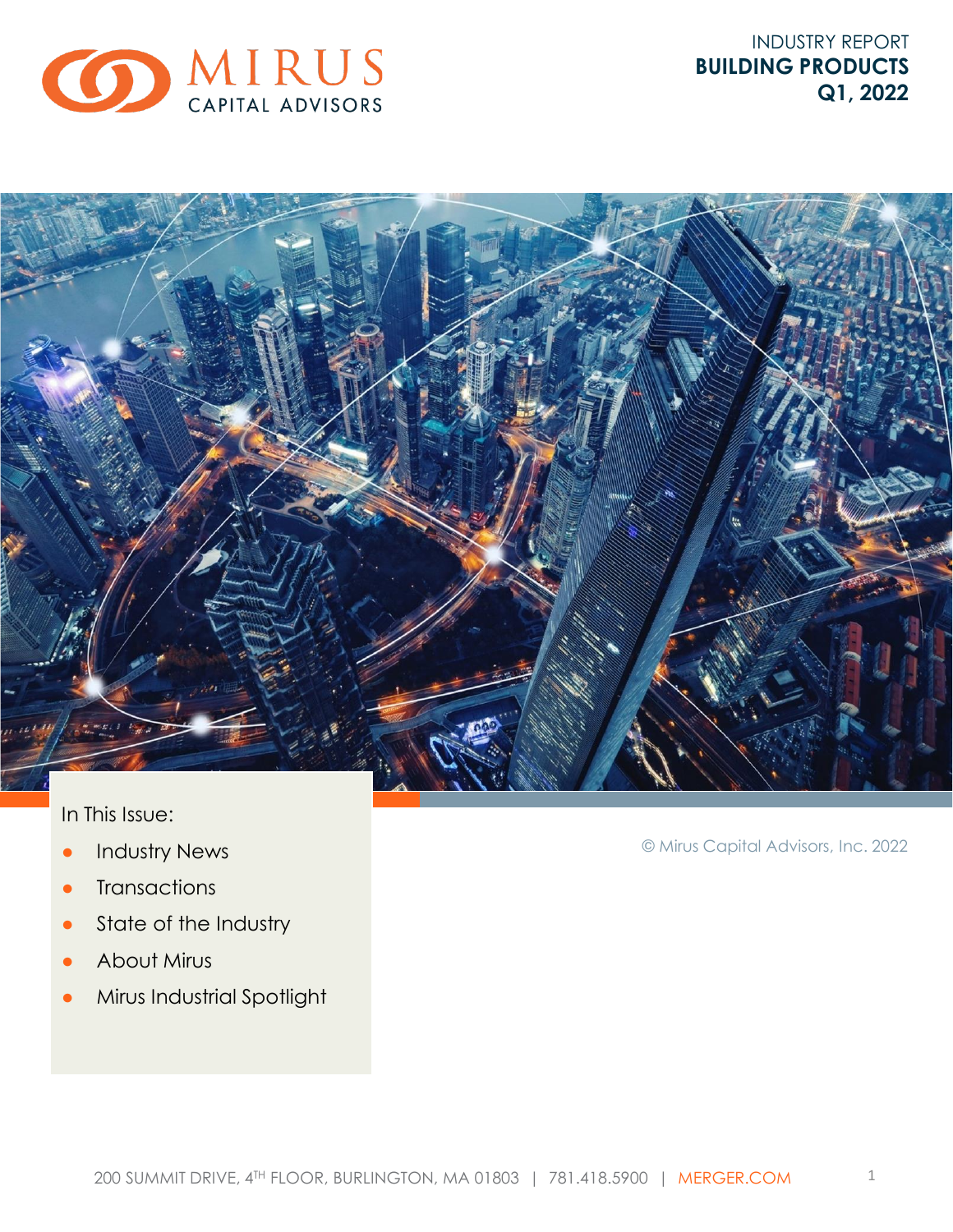## **Building Products**

### **Industry News**

### **Single-Family Construction Growth Slowing in Large Suburbs**

LBM Journal [Full Article](https://lbmjournal.com/single-family-construction-growth-slowing-in-large-suburbs/)

Due to worsening supply chain disruptions, home building projects have been delayed and stalled at a concerning rate. In addition, construction labor shortages are rapidly approaching all-time highs, as the industry looks to hire 400,000 more workers. Contractors are having trouble meeting deadlines with a depleted workforce.

Similarly, the recent increase in mortgage rates have exacerbated the housing affordability crisis. Building material costs have risen 19% YoY, according to the National Association of Home Builders (NAHB). Statistics show that moving average single-family growth rates for large metro area suburbs decreased from 18.7% in Q1 2021 to 5.2% in Q1 2022.

### **Pending Home Sales Drop in Q1 2022**

LBM Journal [Full Article](https://lbmjournal.com/pending-home-sales-drop-in-april/)

As of May, contract activity for home purchases decreased for the sixth consecutive month, according to the National Association of Realtors. The Northeast Region experienced the biggest decline MoM in the month of April, recording a 16.2% decline in closings. Rising mortgage rates have increased the cost of buying a home by more than 25% since Q1 2021. Home sales are projected to decrease by at least 9% this year but could fall as much as 15% if mortgage rates continue to increase.

These recent mortgage rate increases are particularly problematic for middleand low-income families, who are already burdened by rising inflation, and increased gas and grocery prices. As a result, potential homebuyers are looking to move to more affordable regions.

### **Nation's Best Continues Rapid Growth through Acquisitions**

LBM Journal [Full Article](https://lbmjournal.com/nations-best-acquires-calaveras-lumber-and-sonora-lumber/)

Nation' Best Holdings, one of the country's fastest-growing home improvement retailers, has acquired both Calaveras Lumber and Sonora Lumber in California. This transaction marks Nation's Best fifth acquisition since the start of the year. The company has expanded into 10 states with 35 locations, with each subsidiary operating under its original, independent branding.

In addition to entering the California lumber market, Nation's Best acquired Woodland Building Center in Arizona, Weiss Do It Best Lumber in Arkansas, and Sparr Building and Farm Supply in Florida this year. Nation's Best has remained committed to providing its subsidiaries with financial support, efficiencies, and autonomy.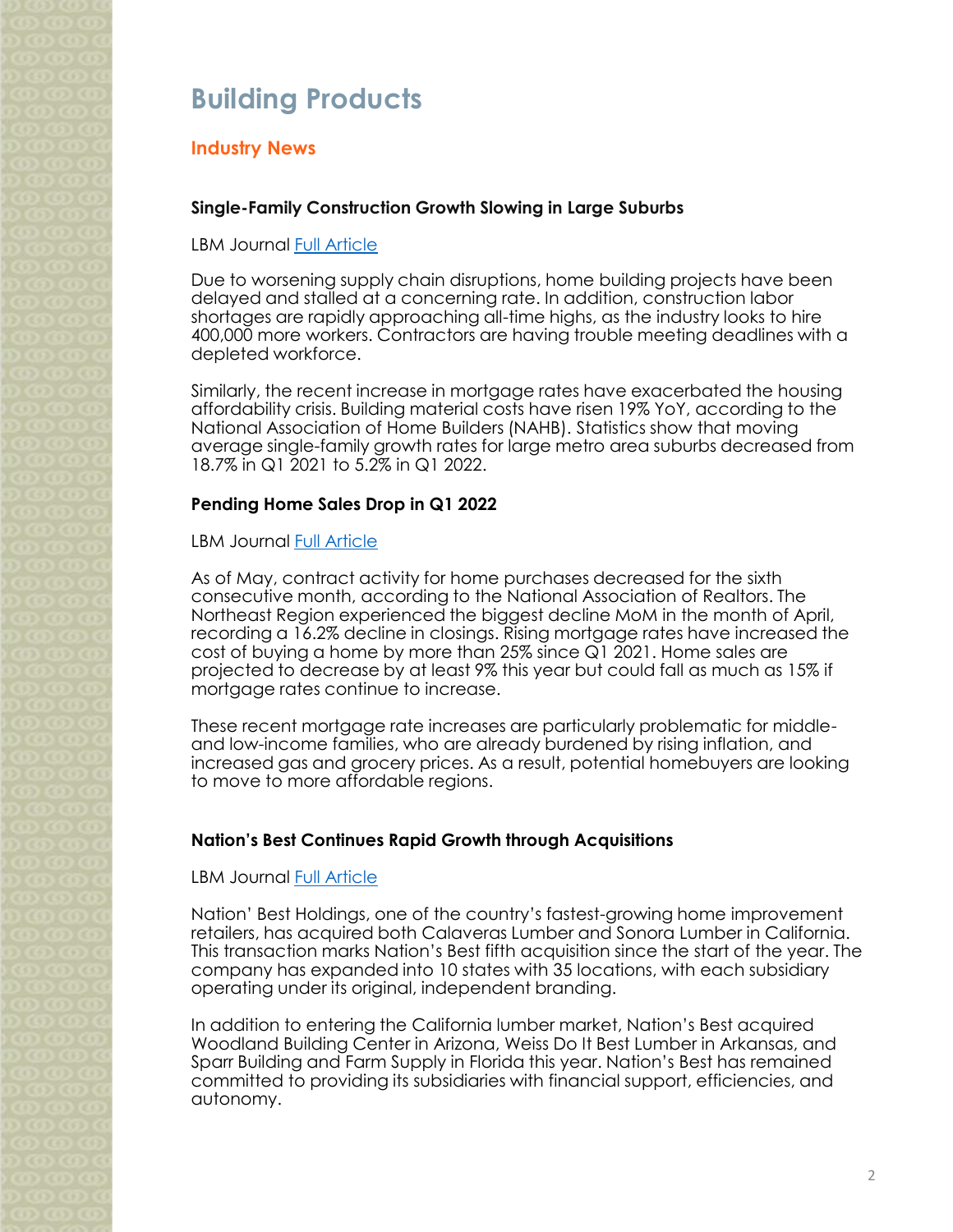# **Building Products**

### **Building Products M&A Environment**



### **Select Recent Building Products Transactions**

|                       |                                                                            |                                                     | <b>Enterprise</b> | <b>EV/LTM</b> |               |
|-----------------------|----------------------------------------------------------------------------|-----------------------------------------------------|-------------------|---------------|---------------|
| <b>Date Announced</b> | Target                                                                     | <b>Buyers/Investors</b>                             | Value (\$mm)      | Revenue       | <b>EBITDA</b> |
| 11/10/2021            | Graniser Granit Seramik San, ve<br>Tic. A.S.                               | Victoria plc (AIM:VCP)                              | 55.6              | 0.8x          |               |
| 12/23/2021            | Isolite Insulating Products Co.,<br>Ltd.                                   | Shinagawa Refractories Co., Ltd.<br>(TSE:5351)      | 212.4             | 1.6x          | 7.0x          |
| 12/23/2021            | Droma - Sunshade Experts Sp. z<br>O.O.                                     | Hunter Douglas N.V.<br>(ENXTAM:HDG)                 | 304.1             |               |               |
| 12/23/2021            | Malarkey Roofing Products Co.                                              | Holcim Group Services Limited                       | 1350.0            |               |               |
| 01/19/2022            | Zhejiang Yilida Ventilator Co., Ltd. Shanghai Muxin Asset<br>(SZSE:002686) | Management Co., Ltd.                                | 592.4             | 2.0x          | 22.1x         |
| 01/31/2022            | <b>Associated Materials, LLC</b>                                           | Strategic Value Partners, LLC                       | 950.0             |               |               |
| 02/01/2022            | Solar Innovations, LLC                                                     | Fortune Brands Home & Security,<br>Inc. (NYSE:FBHS) | 63.0              |               |               |
| 02/14/2022            | <b>ACE Group LLC</b>                                                       | <b>BLS</b> Enterprises, Inc.                        |                   |               |               |
| 02/28/2022            | Ceramat Private Limited                                                    | <b>Tata Steel Advanced Materials</b><br>Limited     |                   |               |               |
| 03/04/2022            | Krusik - plastika a.d.                                                     | Construction plastic doo<br>Beograd                 | 2.2               |               |               |
| 03/24/2022            | Terra Impex SRL                                                            | <b>BICO Industries S.R.L.</b>                       |                   |               |               |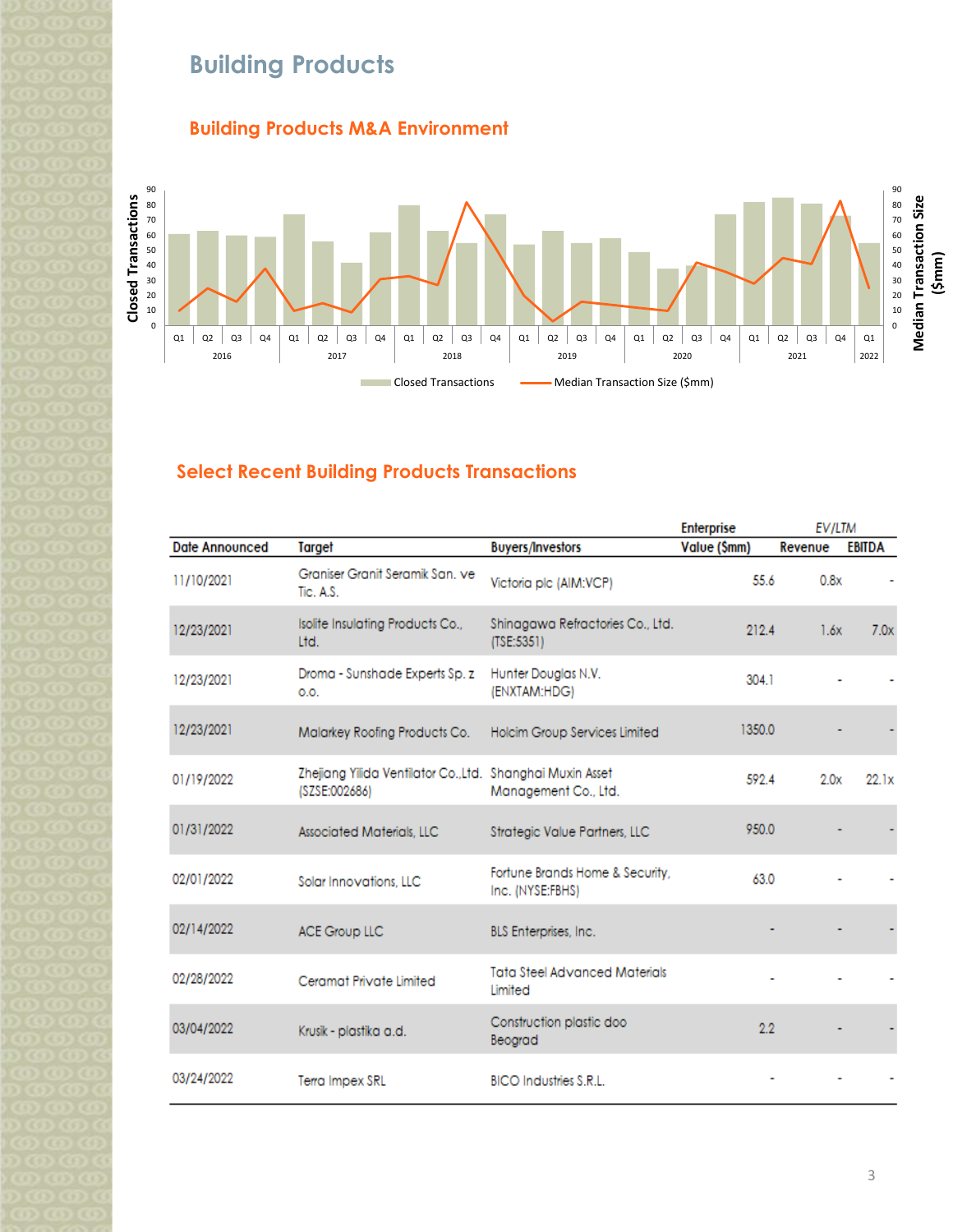## **Industrials**

The Industrials index largely mirrored the fluctuations of the S&P 500, continuing its rebound following a low point in March of 2020. After a downturn near the end of 2021, the Industrials index largely recovered in Q1 2022.



| As of 3/31/2022                 |                 |                                 | <b>LTM Financials</b> |                     | <b>Valuation Metrics</b> |      | <b>LTM Margins</b>                         |           |       |                            |
|---------------------------------|-----------------|---------------------------------|-----------------------|---------------------|--------------------------|------|--------------------------------------------|-----------|-------|----------------------------|
| <b>Company Name</b>             | Ticker          | <b>Enterprise Value Revenue</b> |                       | <b>Gross Profit</b> | EBITDA                   |      | EV / Revenue EV / Gross Profit EV / EBITDA |           |       | Gross Margin EBITDA Margin |
| 3M Company                      | NYSE:MMM        | \$98,361                        | \$35,333              | \$16,370            | \$9,458                  | 2.8x | 6.0x                                       | 10.4x     | 46.3% | 26.8%                      |
| Alaska Air Group                | NYSE:ALK        | \$8,293                         | \$7,060               | \$1,349             | \$467                    | 1.2x | 6.1x                                       | 17.8x     | 19.1% | 6.6%                       |
| American Airlines Group         | NasdaqGS:AAL    | \$45,593                        | \$34,773              | \$4,389             | $-$1,137$                | 1.3x | 10.4x                                      | <b>NM</b> | 12.6% | $-3.3%$                    |
| Arconic                         | NYSE:ARNC       | \$4,089                         | \$8,020               | \$922               | \$571                    | 0.5x | 4.4x                                       | 7.2x      | 11.5% | 7.1%                       |
| <b>Boeing Company</b>           | NYSE:BA         | \$156,609                       | \$61,060              | \$3,747             | \$52                     | 2.6x | 41.8x                                      | <b>NM</b> | 6.1%  | 0.1%                       |
| C. H. Robinson Worldwide        | NasdagGS:CHRW   | \$15,601                        | \$25,114              | \$1,760             | \$1,268                  | 0.6x | 8.9x                                       | 12.3x     | 7.0%  | 5.0%                       |
| Caterpillar                     | NYSE:CAT        | \$148,493                       | \$52,673              | \$13,311            | \$10,455                 | 2.8x | 11.2x                                      | 14.2x     | 25.3% | 19.8%                      |
| <b>CSX</b>                      | NasdagGS:CSX    | \$96.190                        | \$13.122              | \$6,820             | \$6,820                  | 7.3x | 14.1x                                      | 14.1x     | 52.0% | 52.0%                      |
| Cummins                         | NYSE:CMI        | \$31.513                        | \$24.314              | \$5.741             | \$2.938                  | 1.3x | 5.5x                                       | 10.7x     | 23.6% | 12.1%                      |
| Deere & Co.                     | NYSE:DE         | \$171,444                       | \$44,413              | \$11,763            | \$8,246                  | 3.9x | 14.6x                                      | 20.8x     | 26.5% | 18.6%                      |
| Delta Air Lines                 | NYSE:DAL        | \$49,666                        | \$35,097              | \$4,298             | \$1,351                  | 1.4x | 11.6x                                      | 36.8x     | 12.2% | 3.8%                       |
| Dover                           | NYSE:DOV        | \$25,536                        | \$8,091               | \$3,001             | \$1,597                  | 3.2x | 8.5x                                       | 16.0x     | 37.1% | 19.7%                      |
| <b>Eaton Corporation</b>        | NYSE:ETN        | \$69,202                        | \$19,779              | \$6,401             | \$3.549                  | 3.5x | 10.8x                                      | 19.5x     | 32.4% | 17.9%                      |
| <b>Emerson Electric Company</b> | NYSE:EMR        | \$62,861                        | \$18,908              | \$7,752             | \$4,130                  | 3.3x | 8.1x                                       | 15.2x     | 41.0% | 21.8%                      |
| <b>Expeditors International</b> | NasdagGS:EXPD   | \$16,011                        | \$17,989              | \$2,361             | \$2,097                  | 0.9x | 6.8x                                       | 7.6x      | 13.1% | 11.7%                      |
| FedEx Corporation               | NYSE:FDX        | \$91,260                        | \$91.683              | \$25,345            | \$12,179                 | 1.0x | 3.6x                                       | 7.5x      | 27.6% | 13.3%                      |
| Fluor                           | NYSE:FLR        | \$3,181                         | \$12,210              | \$442               | \$311                    | 0.3x | 7.2x                                       | 10.2x     | 3.6%  | 2.5%                       |
| Fortiv e                        | NYSE:FTV        | \$25,207                        | \$5,255               | \$3,010             | \$1,284                  | 4.8x | 8.4x                                       | 19.6x     | 57.3% | 24.4%                      |
| <b>General Dynamics</b>         | NYSE:GD         | \$78,525                        | \$38,469              | \$6,408             | \$5,271                  | 2.0x | 12.3x                                      | 14.9x     | 16.7% | 13.7%                      |
|                                 | NYSE:GE         |                                 |                       |                     |                          | 1.5x | 6.2x                                       | 16.6x     | 24.9% | 9.3%                       |
| General Electric                |                 | \$114,384                       | \$74,164              | \$18,472            | \$6,878                  |      |                                            |           |       |                            |
| Grainger (W.W.)                 | NYSE:GWW        | \$29,165                        | \$13,585              | \$5,010             | \$1,939                  | 2.1x | 5.8x                                       | 15.0x     | 36.9% | 14.3%                      |
| Honeywell Int'l                 | NasdagGS:HON    | \$143,169                       | \$34,314              | \$10,955            | \$8,415                  | 4.2x | 13.1x                                      | 17.0x     | 31.9% | 24.5%                      |
| Illinois Tool Works             | NYSE:ITW        | \$71,882                        | \$14,850              | \$6,043             | \$3,911                  | 4.8x | 11.9x                                      | 18.4x     | 40.7% | 26.3%                      |
| Ingersoll-Rand                  | NYSE:IR         | \$22,038                        | \$5,360               | \$2,063             | \$1,109                  | 4.1x | 10.7x                                      | 19.9x     | 38.5% | 20.7%                      |
| J. B. Hunt Transport Services   | NasdagGS:JBHT   | \$22,175                        | \$13,039              | \$2,163             | \$1,740                  | 1.7x | 10.3x                                      | 12.7x     | 16.6% | 13.3%                      |
| Jacobs Engineering Group        | TSXV:JEC        | \$22                            | \$20                  | \$7                 | \$13                     | 1.1x | 3.1x                                       | 1.7x      | 34.5% | 62.4%                      |
| Johnson Controls International  | NYSE:JCI        | \$55,474                        | \$24,693              | \$8,236             | \$4,110                  | 2.2x | 6.7x                                       | 13.5x     | 33.4% | 16.6%                      |
| Lockheed Martin                 | NYSE:LMT        | \$129,703                       | \$65,750              | \$8.784             | \$8.743                  | 2.0x | 14.8x                                      | 14.8x     | 13.4% | 13.3%                      |
| Masco                           | NYSE:MAS        | \$14,563                        | \$8,606               | \$2,867             | \$1,160                  | 1.7x | 5.1x                                       | 12.6x     | 33.3% | 13.5%                      |
| Nielsen Holdings                | NYSE:NLSN       | \$15,428                        | \$3,514               | \$2,265             | \$1,088                  | 4.4x | 6.8x                                       | 14.2x     | 64.5% | 31.0%                      |
| Norfolk Southern                | NYSE:NSC        | \$82,124                        | \$11,418              | \$5,816             | \$5,816                  | 7.2x | 14.1x                                      | 14.1x     | 50.9% | 50.9%                      |
| Northrop Grumman                | NYSE:NOC        | \$80,521                        | \$35,307              | \$7,401             | \$8,807                  | 2.3x | 10.9x                                      | 9.1x      | 21.0% | 24.9%                      |
| <b>PACCAR</b>                   | NasdagGS:PCAR   | \$36,330                        | \$24.149              | \$3,330             | \$2,817                  | 1.5x | 10.9x                                      | 12.9x     | 13.8% | 11.7%                      |
| Parker-Hannifin                 | NYSE:PH         | \$44,432                        | \$15,633              | \$4,404             | \$3,361                  | 2.8x | 10.1x                                      | 13.2x     | 28.2% | 21.5%                      |
| Quanta Services                 | NYSE:PWR        | \$22,557                        | \$14.242              | \$2,129             | \$1,155                  | 1.6x | 10.6x                                      | 19.5x     | 14.9% | 8.1%                       |
| Raytheon                        | LSE:RTN         | \$1,378                         | \$862                 | \$120               | \$101                    | 1.6x | 11.5x                                      | 13.6x     | 13.9% | 11.7%                      |
| Republic Services               | NYSE:RSG        | \$51,696                        | \$11,668              | \$4,792             | \$3,450                  | 4.4x | 10.8x                                      | 15.0x     | 41.1% | 29.6%                      |
| Robert Half International       | NYSE:RHI        | \$12,084                        | \$6,878               | \$2,906             | \$913                    | 1.8x | 4.2x                                       | 13.2x     | 42.3% | 13.3%                      |
| Rockwell Automation             | NYSE:ROK        | \$36,771                        | \$7,321               | \$2,897             | \$1,278                  | 5.0x | 12.7x                                      | 28.8x     | 39.6% | 17.5%                      |
| <b>Ryder System</b>             | NYSE:R          | \$10,757                        | \$10,295              | \$1,975             | \$2,840                  | 1.0x | 5.4x                                       | 3.8x      | 19.2% | 27.6%                      |
| Southwest Airlines              | NYSE:LUV        | \$23,910                        | \$18,432              | \$3,572             | \$1,017                  | 1.3x | 6.7x                                       | 23.5x     | 19.4% | 5.5%                       |
| Textron                         | NYSE:TXT        | \$18,317                        | \$12,382              | \$1,943             | \$1,271                  | 1.5x | 9.4x                                       | 14.4x     | 15.7% | 10.3%                      |
| <b>Union Pacific</b>            | NYSE:UNP        | \$202,164                       | \$22,663              | \$13,169            | \$11,976                 | 8.9x | 15.4x                                      | 16.9x     | 58.1% | 52.8%                      |
| United Parcel Service           | NYSE:UPS        | \$201,767                       | \$98,757              | \$24,054            | \$16,357                 | 2.0x | 8.4x                                       | 12.3x     | 24.4% | 16.6%                      |
| <b>United Rentals</b>           | NYSE:URI        | \$36,007                        | \$10.183              | \$4,163             | \$2,891                  | 3.5x | 8.6x                                       | 12.5x     | 40.9% | 28.4%                      |
| United Technologies             | <b>BOIN:UTX</b> | \$0                             | \$14,304              | \$4,179             | \$2,360                  | 0.0x | 0.0x                                       | 0.0x      | 29.2% | 16.5%                      |
| Waste Management                | NYSE:WM         | \$79,615                        | \$18,480              | \$6,980             | \$5,083                  | 4.3x | 11.4x                                      | 15.7x     | 37.8% | 27.5%                      |
|                                 |                 |                                 |                       |                     |                          |      |                                            |           |       |                            |
|                                 |                 |                                 |                       |                     |                          |      |                                            |           |       |                            |

**Median 2.0x 9.4x 14.2x 27.6% 16.6% Mean 2.7x 9.7x 14.4x 28.7% 19.0%**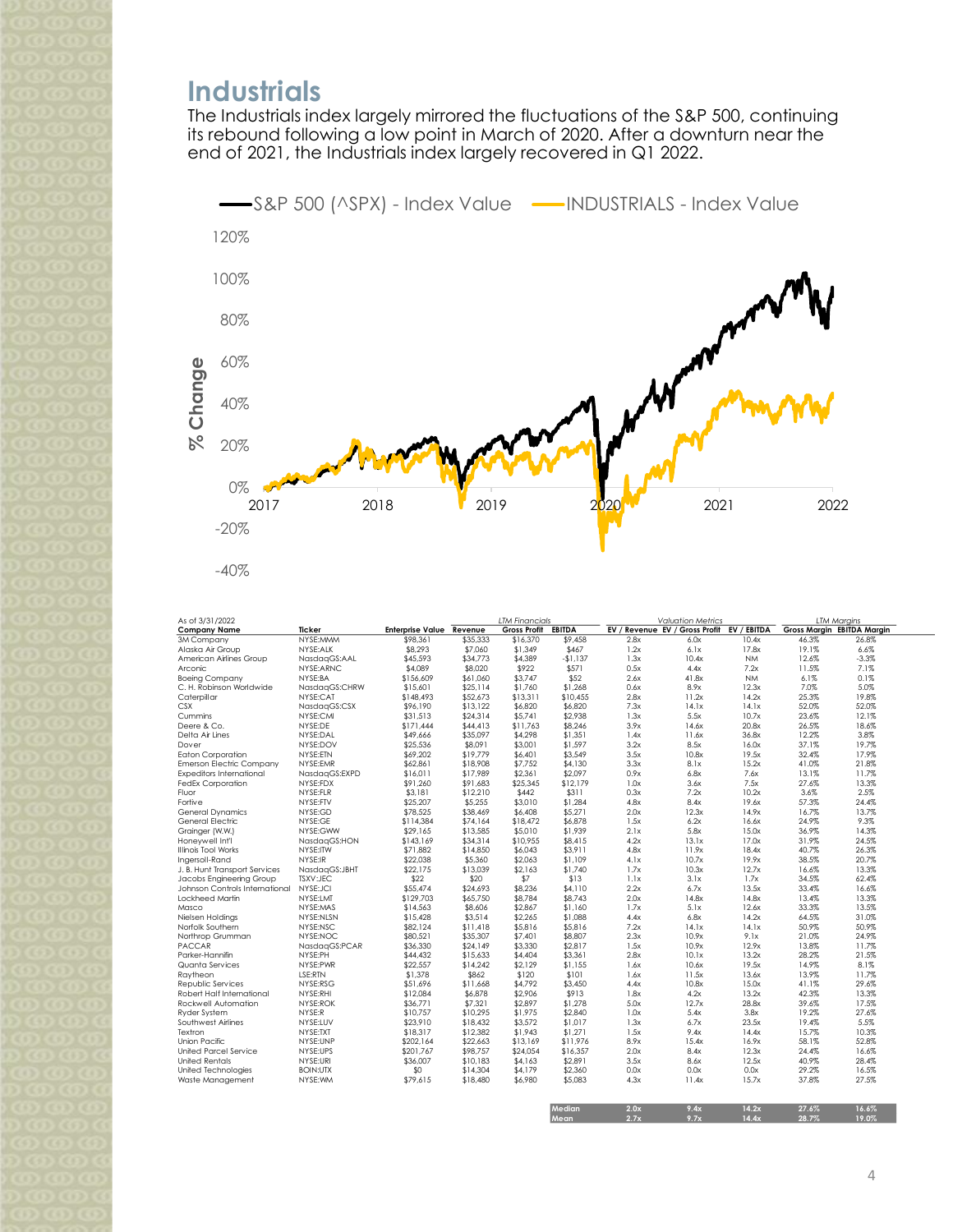## **Industrials**

### **State of the Industry**



### **U.S. Industrial Production Index (Seasonally Adjusted)**







*Source: Capital IQ*

**Industrials Transaction Volume**

 $\overline{\phantom{a}}$ 

EV / Revenue

EV / EBITDA



*Source: Capital IQ*

EV / Revenue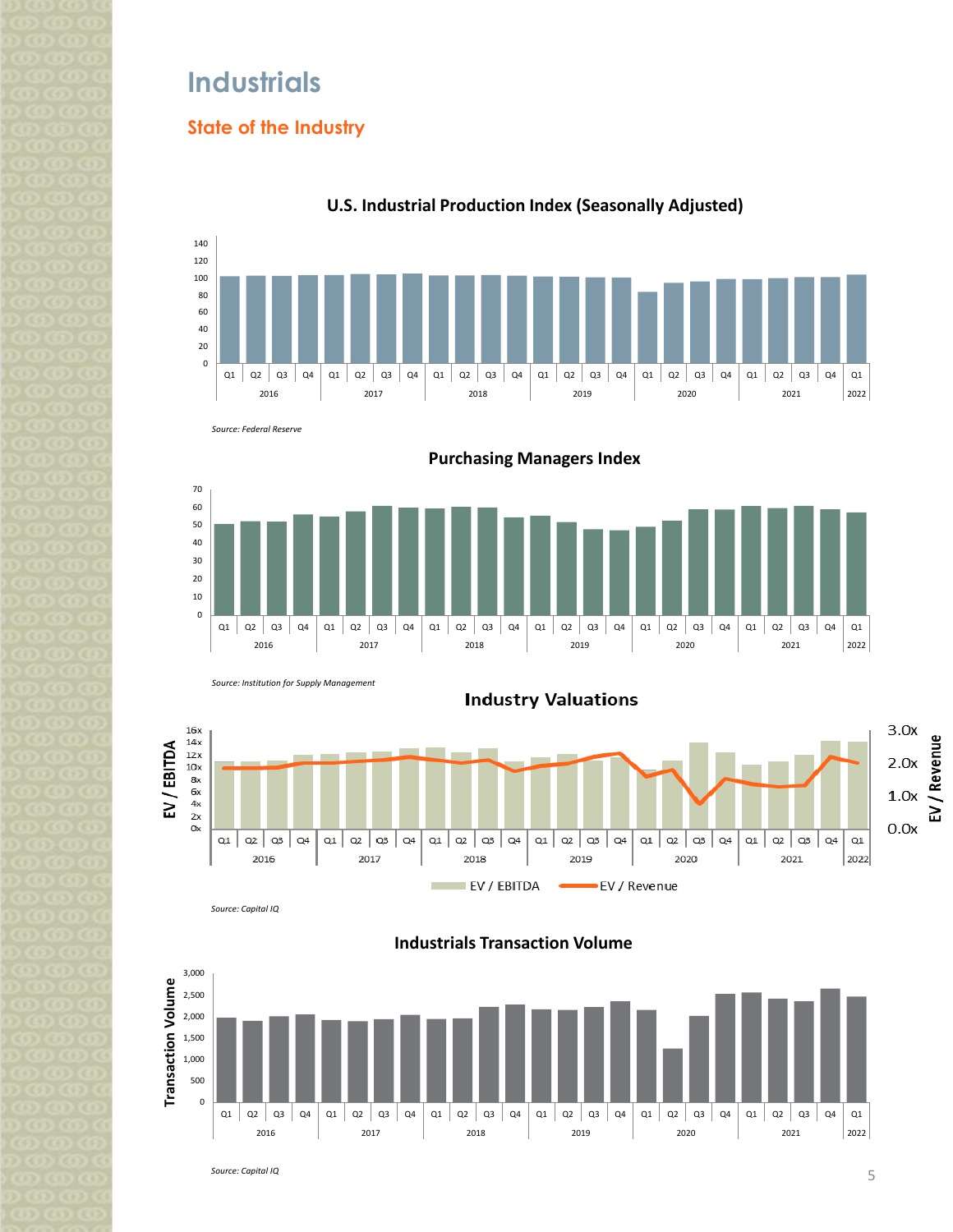



### **About Mirus**

## **The Value of Accomplishment**

The highest level of expertise and hard work is what accomplishment requires. It's what you deserve and what we do.

- *We sweat the small stuff.*
- *Take a 3:00am call.*
- *Say yes.*
- *Say no.*
- *Dig deeper when things get tough.*
- *And celebrate with you when your efforts pay off and you can reflect on it all and say, "It's really remarkable what we've accomplished here."*
- *Then and only then, will we know that we've accomplished something meaningful, too.*

Mirus' Industrial team has experience working with owners of growth industrial businesses and distressed industrials, executing corporate carve-outs, strategic sales and leveraged buy-outs. Much of our work is with closely-held companies – niche leaders who have the industry leading solution in a sub \$200 million market. The companies often have strategic value to large corporations serving the broader market - acquirers who can integrate a product line into their portfolio. For larger industrial companies, Mirus has advised buyers and sellers on M&A, including leveraged buy-outs, and has executed corporate divestitures and restructurings.

### **Partners Spotlight**

Alan, Andrew, and Rudy have decades of experience advising companies in the Industrial space. They have a demonstrated record of managing and closing dozens of engagements with companies in the industry. Alan has been nationally recognized by M&A Advisor as a sector finalist across multiple industries and has an MBA from Ecole des Ponts (France), an MS in Electrical Engineering from Brown University, and a BS in Mechanical Engineering from MIT. Andrew began his career as an attorney at Foley Hoag LLP and has prior experience as a fifthgeneration family business owner and CEO. Andrew graduated from Williams College and the University of Michigan Law School. Rudy has over 20 years of experience in investment banking and corporate finance, advising on a broad range of M&A, IPOs, and financing transactions. Rudy earned his MIA from Columbia University and his BSEE from Worcester Polytechnic Institute.



**Alan Fullerton** *[fullerton@merger.com](mailto:fullerton@merger.com)* 781-418-5954



*[crain@merger.com](mailto:crain@merger.com)* 781-418-5950



**Rudy Minar** *minar@merger.com* 781-418-5965

*"The Mirus team successfully guided us through every aspect of the transaction, from identifying prospective buyers through closing. They conducted a thorough process and we are delighted by the outcome."*

#### lin Follow us on LinkedIn To read more reports on the M&A markets, visit our website: [www.merger.com](http://www.merger.com/)